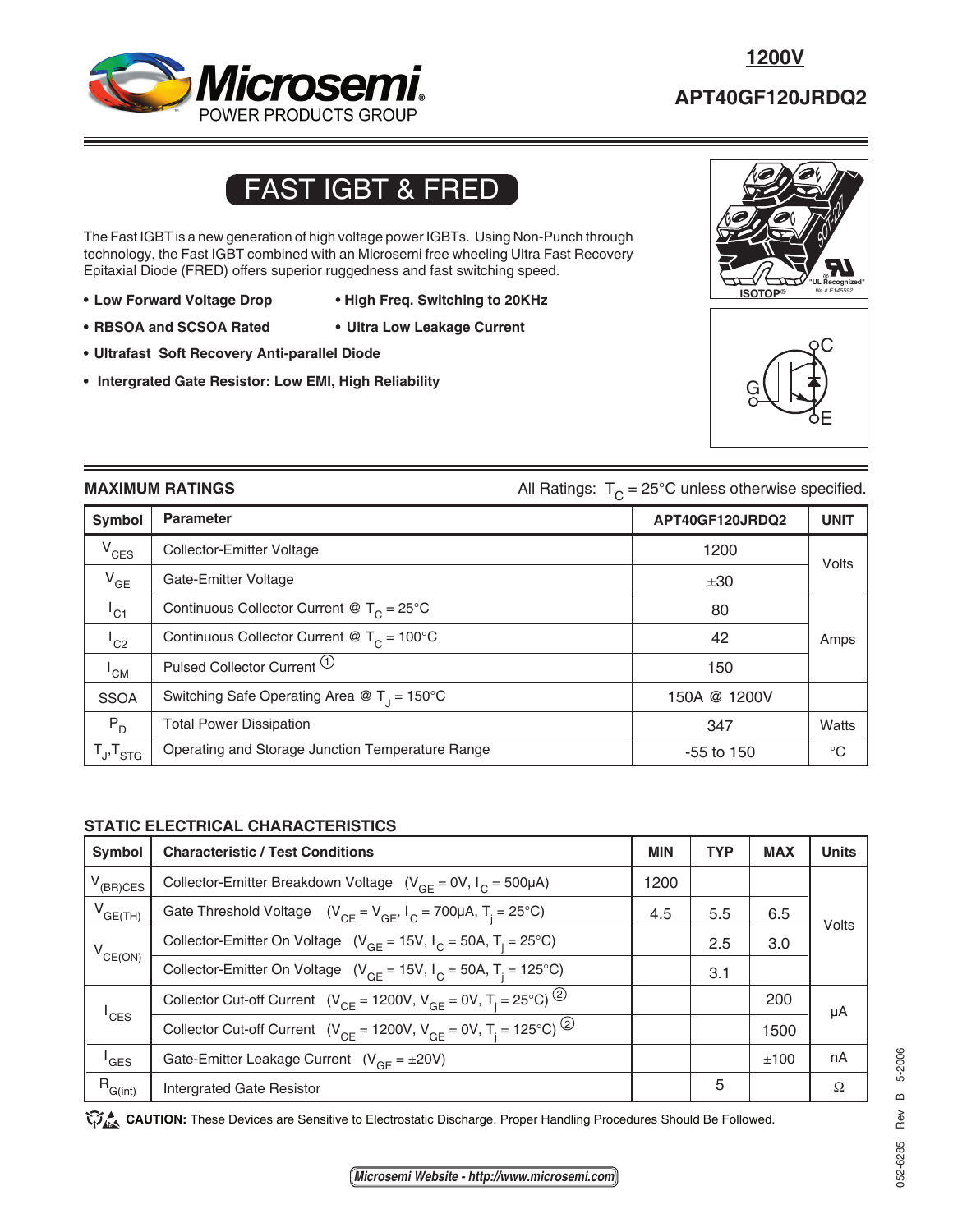#### **DYNAMIC CHARACTERISTICS APT40GF120JRDQ2**

| Symbol                                                             | <b>Characteristic</b>                             | <b>Test Conditions</b>                                                                                   | <b>MIN</b> | <b>TYP</b> | <b>MAX</b> | <b>UNIT</b> |
|--------------------------------------------------------------------|---------------------------------------------------|----------------------------------------------------------------------------------------------------------|------------|------------|------------|-------------|
| $\overline{C}_{\rm ies}$                                           | Input Capacitance                                 | Capacitance                                                                                              |            | 3460       |            |             |
| $\overline{C}_{\text{oes}}$                                        | <b>Output Capacitance</b>                         | $V_{GE} = 0V$ , $V_{CE} = 25V$                                                                           |            | 385        |            | pF          |
| $\overline{C}_{\underline{res}}$                                   | Reverse Transfer Capacitance                      | $f = 1$ MHz                                                                                              |            | 225        |            |             |
| $V_{GEP}$                                                          | Gate-to-Emitter Plateau Voltage                   | Gate Charge                                                                                              |            | 9.5        |            | $\vee$      |
| $\mathsf{Q}_{\mathsf{g}}$                                          | Total Gate Charge 3                               | $V_{GF} = 15V$                                                                                           |            | 340        |            |             |
| $Q_{\underline{\underline{\theta}}\underline{\underline{\theta}}}$ | Gate-Emitter Charge                               | $V_{CE} = 600V$                                                                                          |            | 30         |            | nC          |
| $\mathsf{Q}_\mathsf{gc}$                                           | Gate-Collector ("Miller") Charge                  | $I_C = 50A$                                                                                              |            | 205        |            |             |
| <b>SSOA</b>                                                        | Switching Safe Operating Area                     | $T_J$ = 150°C, R <sub>G</sub> = 1.0Ω, <sup>⊘</sup> V <sub>GE</sub> =<br>15V, L = 100µH, $V_{CF}$ = 1200V | 150        |            |            | A           |
| $t_{d(0n)}$                                                        | Turn-on Delay Time                                | Inductive Switching (25°C)                                                                               |            | 25         |            |             |
| $t_{r}$                                                            | <b>Current Rise Time</b>                          | $V_{CC}$ = 800V                                                                                          |            | 43         |            | ns          |
| $\overline{t}_{d(\underline{off})}$                                | <b>Turn-off Delay Time</b>                        | $V_{GE}$ = 15V                                                                                           |            | 260        |            |             |
| $t_{f}$                                                            | <b>Current Fall Time</b>                          | $I_C = 50A$                                                                                              |            | 70         |            |             |
| $\bar{E}_{\underline{on1}}$                                        | Turn-on Switching Energy 4                        | $R_G = 1.0 \Omega^{\circ}$                                                                               |            | 3600       |            |             |
| $E_{on2}$                                                          | Turn-on Switching Energy (WithDiode) <sup>5</sup> | $T_1$ = +25°C                                                                                            |            | 4675       |            | μJ          |
| $E_{\underline{\text{off}}}$                                       | Turn-off Switching Energy <sup>(6)</sup>          |                                                                                                          |            | 2640       |            |             |
| $t_{d(0n)}$                                                        | Turn-on Delay Time                                | Inductive Switching (125°C)                                                                              |            | 25         |            |             |
| $t_{r}$                                                            | <b>Current Rise Time</b>                          | $V_{\text{CC}} = 800V$                                                                                   |            | 43         |            | ns          |
| $t_{d(off)}$                                                       | Turn-off Delay Time                               | $V_{GE}$ = 15V                                                                                           |            | 300        |            |             |
| $t_{f}$                                                            | <b>Current Fall Time</b>                          | $I_C = 50A$                                                                                              |            | 95         |            |             |
| $\tilde{E}_{\underline{on1}}$                                      | Turn-on Switching Energy 4                        | $R_G = 1.0 \Omega^{\circ}$                                                                               |            | 3750       |            |             |
| $\mathsf{E}_{\underbar{\mathrm{on}}2}$                             | Turn-on Switching Energy (WithDiode) 5            | $T_{1}$ = +125°C                                                                                         |            | 6400       |            | μJ          |
| $\mathsf{E}_{\mathsf{off}}$                                        | Turn-off Switching Energy <sup>6</sup>            |                                                                                                          |            | 3400       |            |             |

### **THERMAL AND MECHANICAL CHARACTERISTICS**

| Symbol          | <b>Characteristic</b>                                                                | <b>MIN</b> | <b>TYP</b> | <b>MAX</b> | <b>UNIT</b>     |
|-----------------|--------------------------------------------------------------------------------------|------------|------------|------------|-----------------|
| $R_{\theta$ JC  | Junction to Case (IGBT)<br>Junction to Case (DIODE)                                  |            |            | 0.36       | $\degree$ C/W   |
| $R_{\theta$ JC  |                                                                                      |            |            | 1.1        |                 |
| V.<br>Isolation | RMS Voltage (50-60Hz Sinusoidal Waveform from Terminals to Mounting Base for 1 Min.) | 2500       |            |            | Volts           |
| $W_{\tau}$      | Package Weight                                                                       |            | 1.03       |            | 0Z              |
|                 |                                                                                      |            | 29.2       |            | gm              |
| Torque          | Maximum Terminal & Mounting Torque                                                   |            |            | 10         | Ib•in           |
|                 |                                                                                      |            |            | 1.1        | N <sub>em</sub> |

- 1 Repetitive Rating: Pulse width limited by maximum junction temperature.
- $(2)$  For Combi devices,  $I_{\text{ces}}$  includes both IGBT and diode leakages
- 3 See MIL-STD-750 Method 3471.
- $40 E_{\text{on}}$  is the clamped inductive turn-on energy of the IGBT only, without the effect of a commutating diode reverse recovery current adding to the IGBT turn-on loss. Tested in inductive switching test circuit shown in figure 21, but with a Silicon Carbide diode.
- $5 E_{on2}$  is the clamped inductive turn-on energy that includes a commutating diode reverse recovery current in the IGBT turn-on switching loss. (See Figures 21, 22.)

6 E<sub>off</sub> is the clamped inductive turn-off energy measured in accordance with JEDEC standard JESD24-1. (See Figures 21, 23.)

 $7)$   $\, {\sf R}_{\sf G}$  is external gate resistance, not including  ${\sf R}_{\sf G(int)}$  nor gate driver impedance. (MIC4452)

**Mircosemi Reserves the right to change, without notice, the specifications and information contained herein**.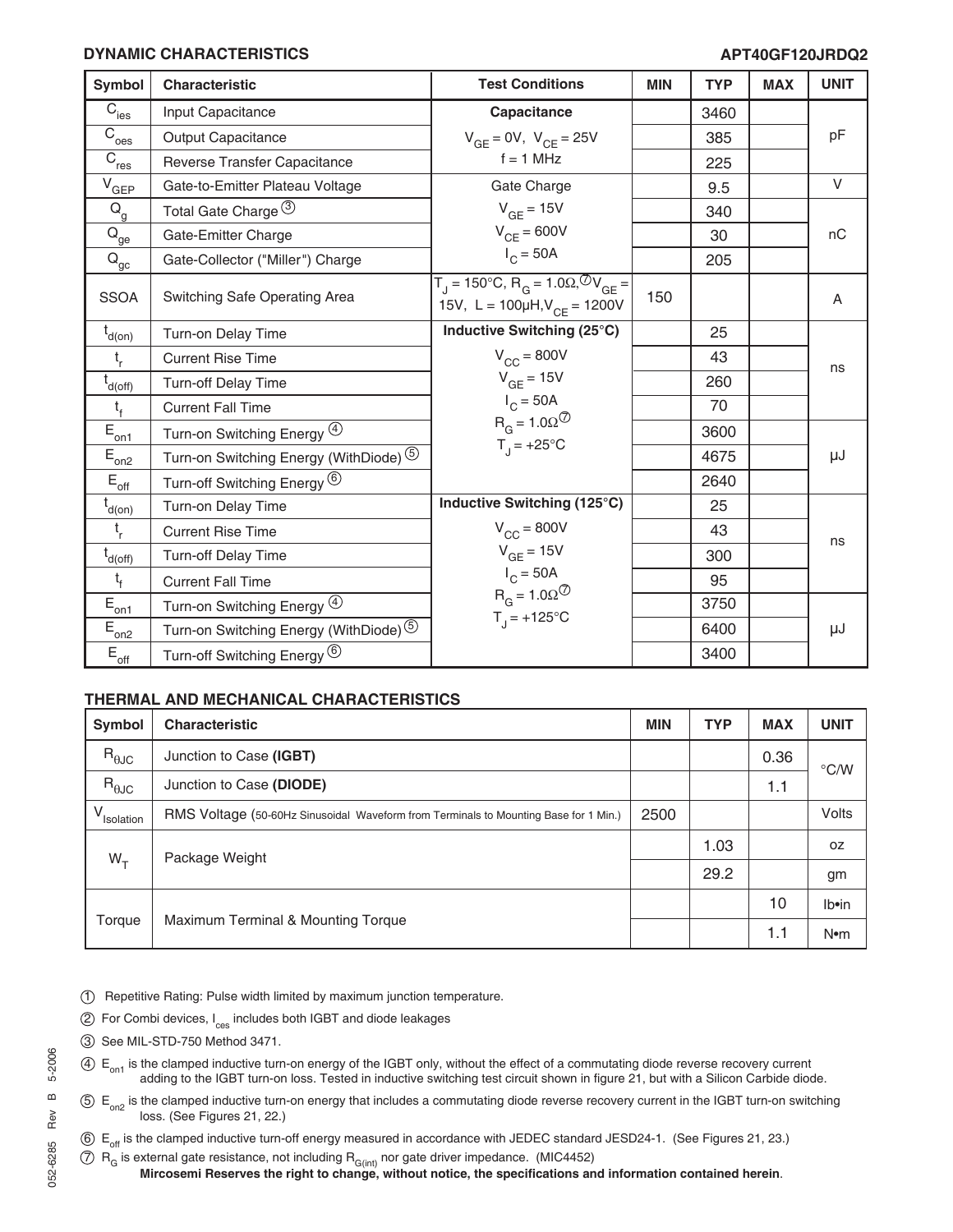

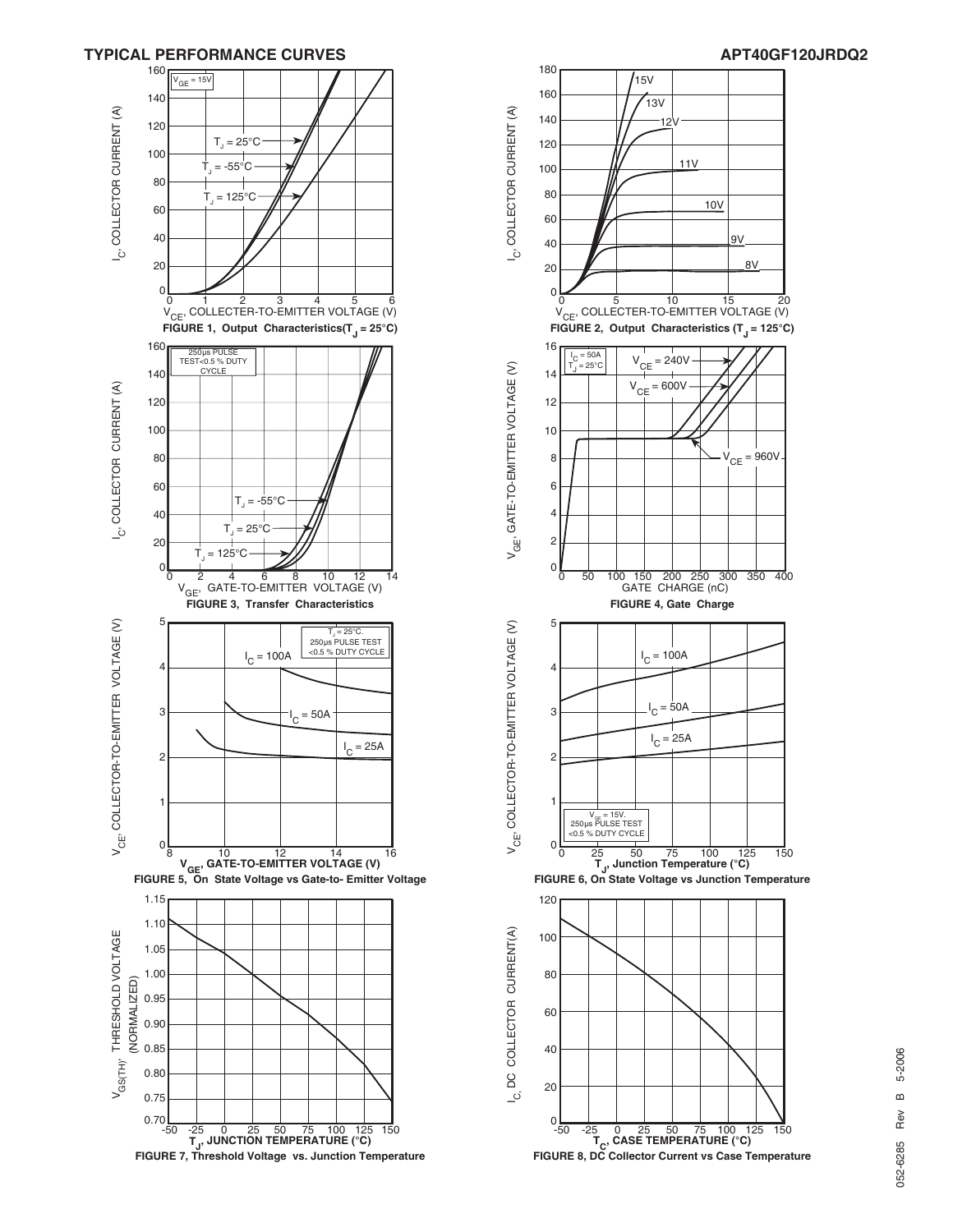





**T<sub>J</sub>, JUNCTION TEMPERATURE (°C)**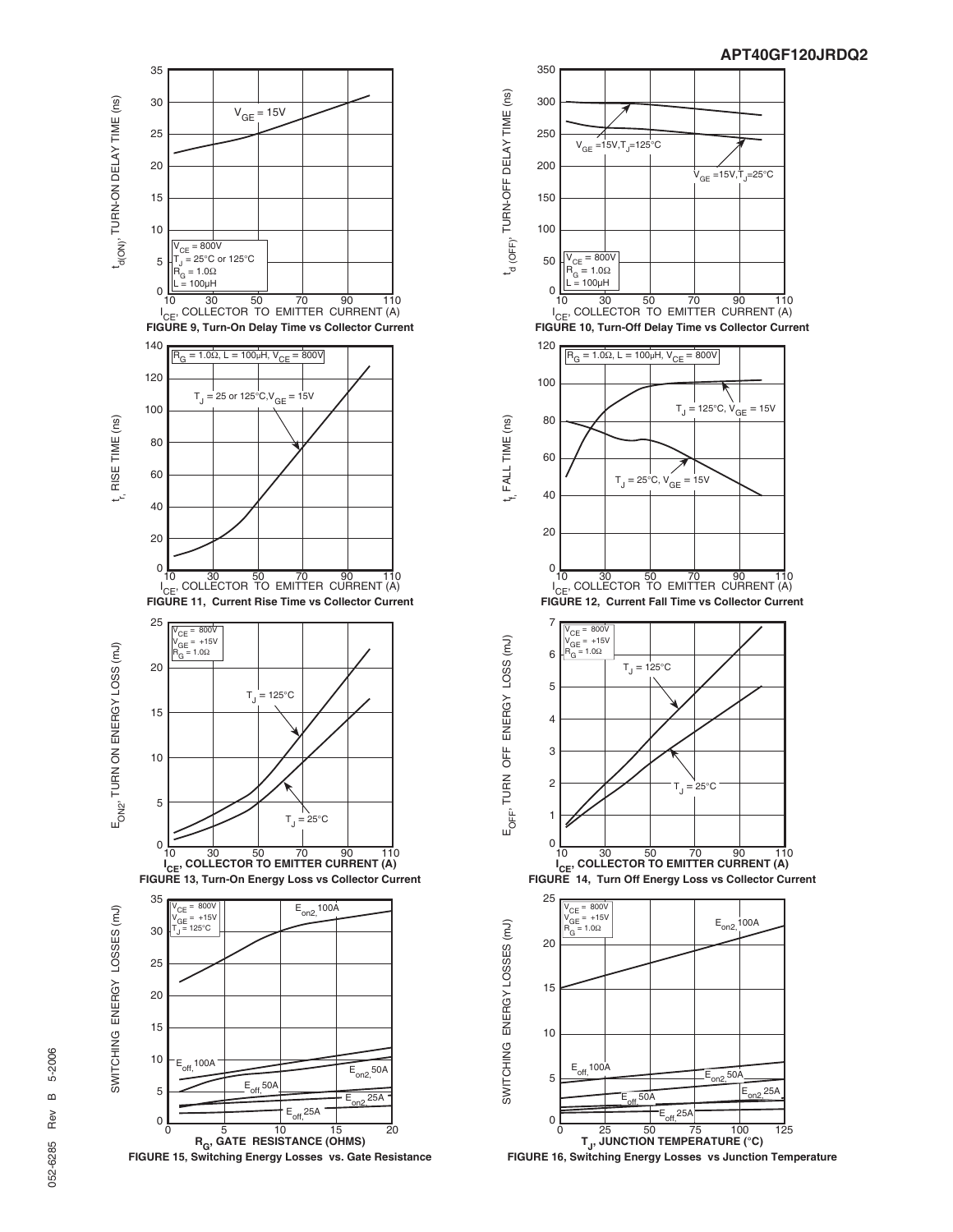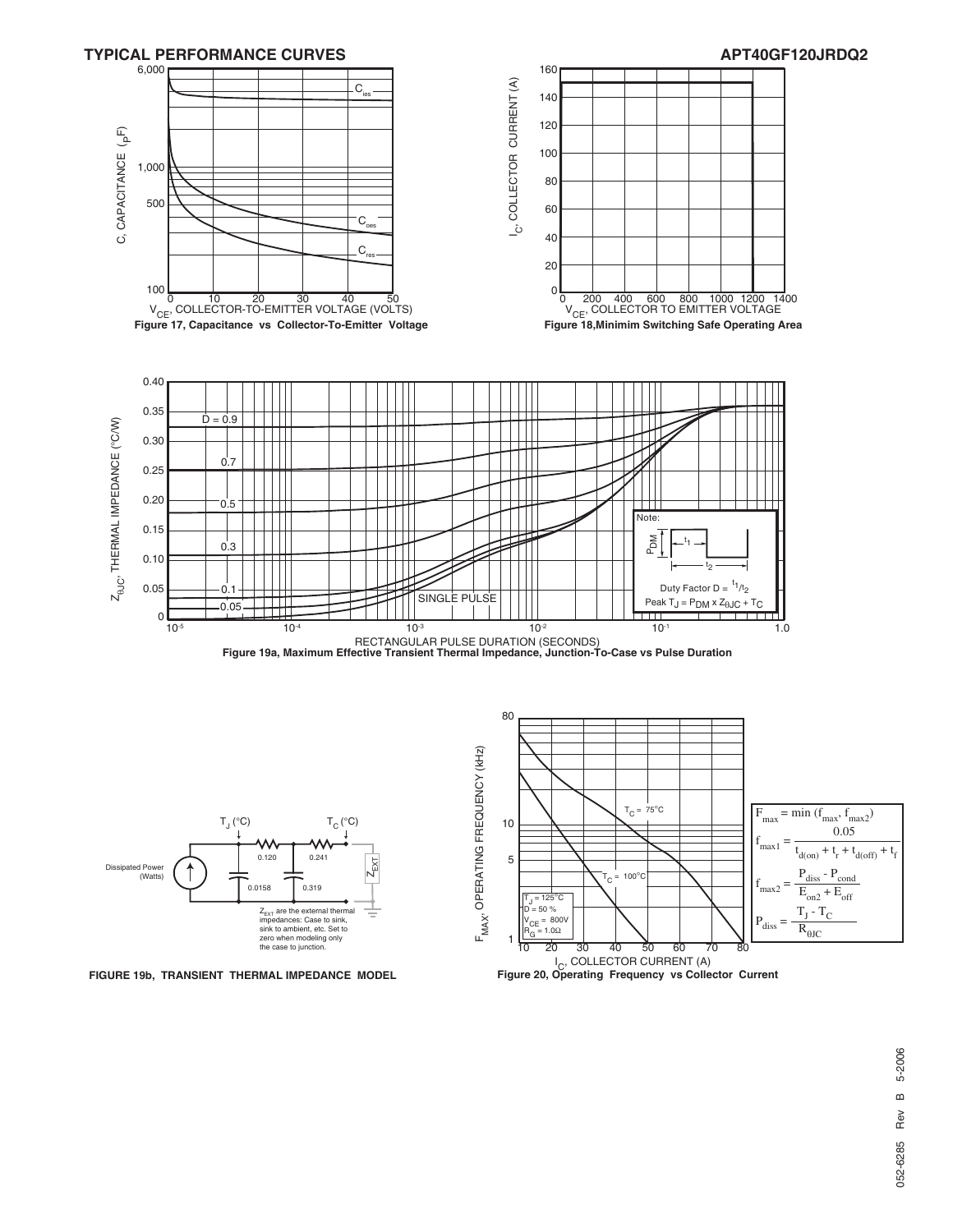#### **APT40GF120JRDQ2**



**Figure 21, Inductive Switching Test Circuit**



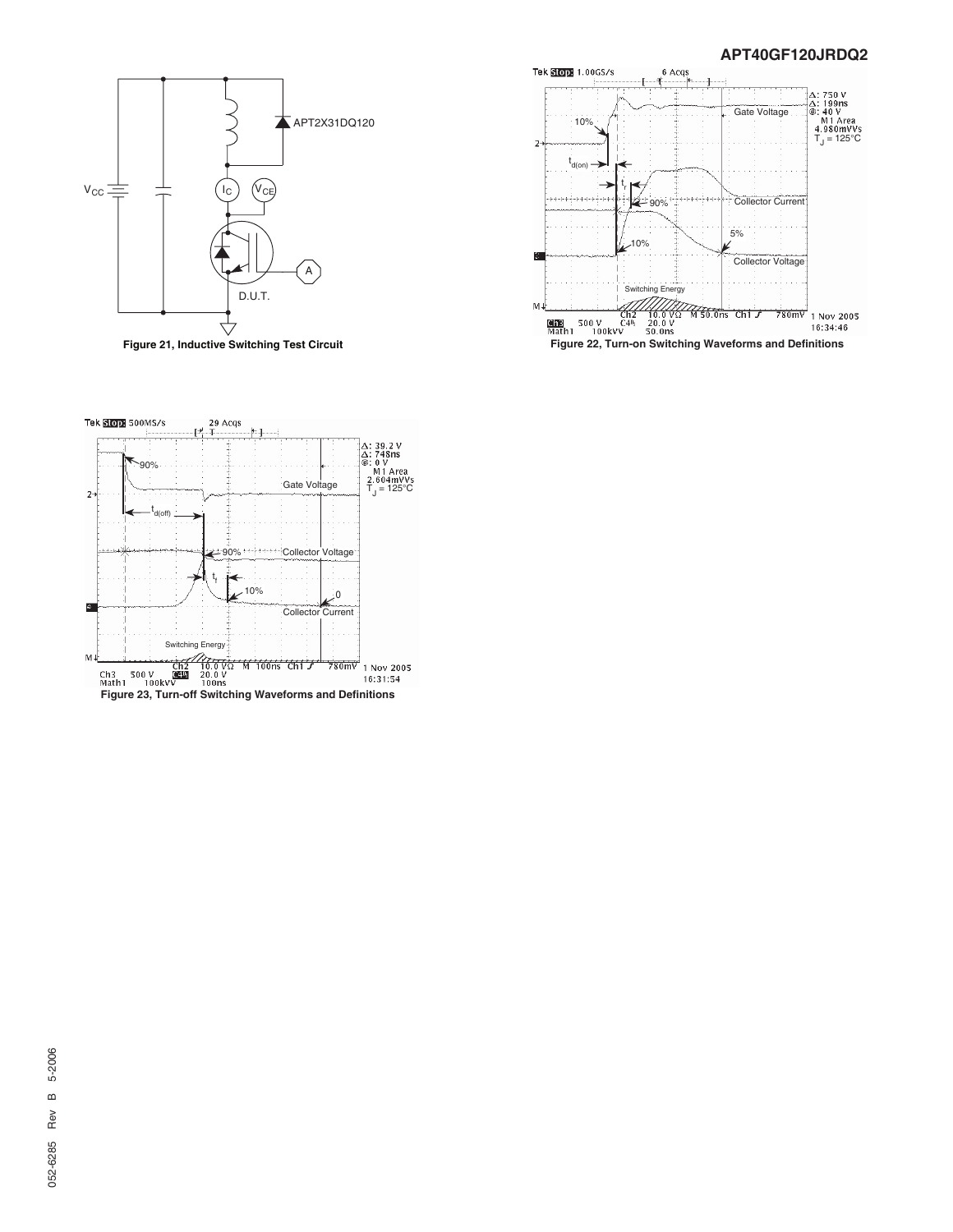# **ULTRAFAST SOFT RECOVERY ANTI-PARALLEL DIODE**

**MAXIMUM RATINGS All Ratings:**  $T_c = 25^\circ \text{C}$  unless otherwise specified.

| Symbol        | <b>Characteristic / Test Conditions</b>                                   | APT40GF120JRDQ2 |  | <b>UNIT</b> |
|---------------|---------------------------------------------------------------------------|-----------------|--|-------------|
| $I_{E}(AV)$   | Maximum Average Forward Current $(T_c = 89^{\circ}C,$ Duty Cycle = 0.5)   | 30              |  |             |
| $l_{E}$ (RMS) | RMS Forward Current (Square wave, 50% duty)                               | 39              |  | Amps        |
| 'FSM          | Non-Repetitive Forward Surge Current $(T_1 = 45^{\circ}C, 8.3 \text{ms})$ | 210             |  |             |

#### **STATIC ELECTRICAL CHARACTERISTICS**

| Symbol  | <b>Characteristic / Test Conditions</b> |                                      | <b>MIN</b> | <b>TYP</b> | <b>MAX</b> | <b>UNIT</b> |
|---------|-----------------------------------------|--------------------------------------|------------|------------|------------|-------------|
| $V_{E}$ | <b>Forward Voltage</b>                  | $I = 50A$                            |            | 3.06       |            | Volts       |
|         |                                         | $I = 100A$                           |            | 3.82       |            |             |
|         |                                         | $I_c = 50A$ , T <sub>1</sub> = 125°C |            | 2.25       |            |             |

#### **DYNAMIC CHARACTERISTICS**

| Symbol                     | <b>Characteristic</b>                                                                          | <b>Test Conditions</b>                                                               | <b>MIN</b> | <b>TYP</b> | <b>MAX</b> | <b>UNIT</b> |
|----------------------------|------------------------------------------------------------------------------------------------|--------------------------------------------------------------------------------------|------------|------------|------------|-------------|
| $t_{rr}$                   | Reverse Recovery Time $I_F = 1A$ , $di_F/dt = -100A/\mu s$ , $V_B = 30V$ , $T_A = 25^{\circ}C$ |                                                                                      |            | 25         |            |             |
| $t_{rr}$                   | <b>Reverse Recovery Time</b>                                                                   |                                                                                      |            | 300        |            | ns          |
| $\mathsf{Q}_{\mathsf{rr}}$ | Reverse Recovery Charge                                                                        | $I_F = 30A$ , di <sub>r</sub> /dt = -200A/µs<br>$V_B = 800V$ , $T_C = 25^{\circ}C$   |            | 360        |            | nC          |
| 'RRM                       | Maximum Reverse Recovery Current                                                               |                                                                                      |            | 4          |            | Amps        |
| $t_{rr}$                   | <b>Reverse Recovery Time</b>                                                                   | $I_F = 30A$ , di <sub>F</sub> /dt = -200A/µs<br>$V_p = 800V$ , $T_c = 125^{\circ}C$  |            | 380        |            | ns          |
| $Q_{rr}$                   | Reverse Recovery Charge                                                                        |                                                                                      |            | 1700       |            | nC          |
| <sup>'</sup> RRM           | Maximum Reverse Recovery Current                                                               |                                                                                      |            | 8          |            | Amps        |
| $t_{rr}$                   | Reverse Recovery Time                                                                          | $I_F = 30A$ , di <sub>F</sub> /dt = -1000A/µs<br>$V_B = 800V$ , $T_C = 125^{\circ}C$ |            | 160        |            | ns          |
| $Q_{rr}$                   | Reverse Recovery Charge                                                                        |                                                                                      |            | 2550       |            | nC          |
| <sup>'</sup> RRM           | Maximum Reverse Recovery Current                                                               |                                                                                      |            | 28         |            | Amps        |



 $\mathsf{T}_{_{\mathrm{C}}} \, (^{\circ}\mathsf{C}) \qquad \qquad \mathsf{T}_{_{\mathrm{C}}} \, (^{\circ}\mathsf{C})$ W 0.291 0.468 0.341  $Z_{\text{ENT}}$ Dissipated Power (Watts) 0.00306 0.0463 0.267 ŧ Z<sub>EXT</sub> are the external thermal<br>impedances: Case to sink, sink to ambient, etc. Set to zero when modeling only the case to junction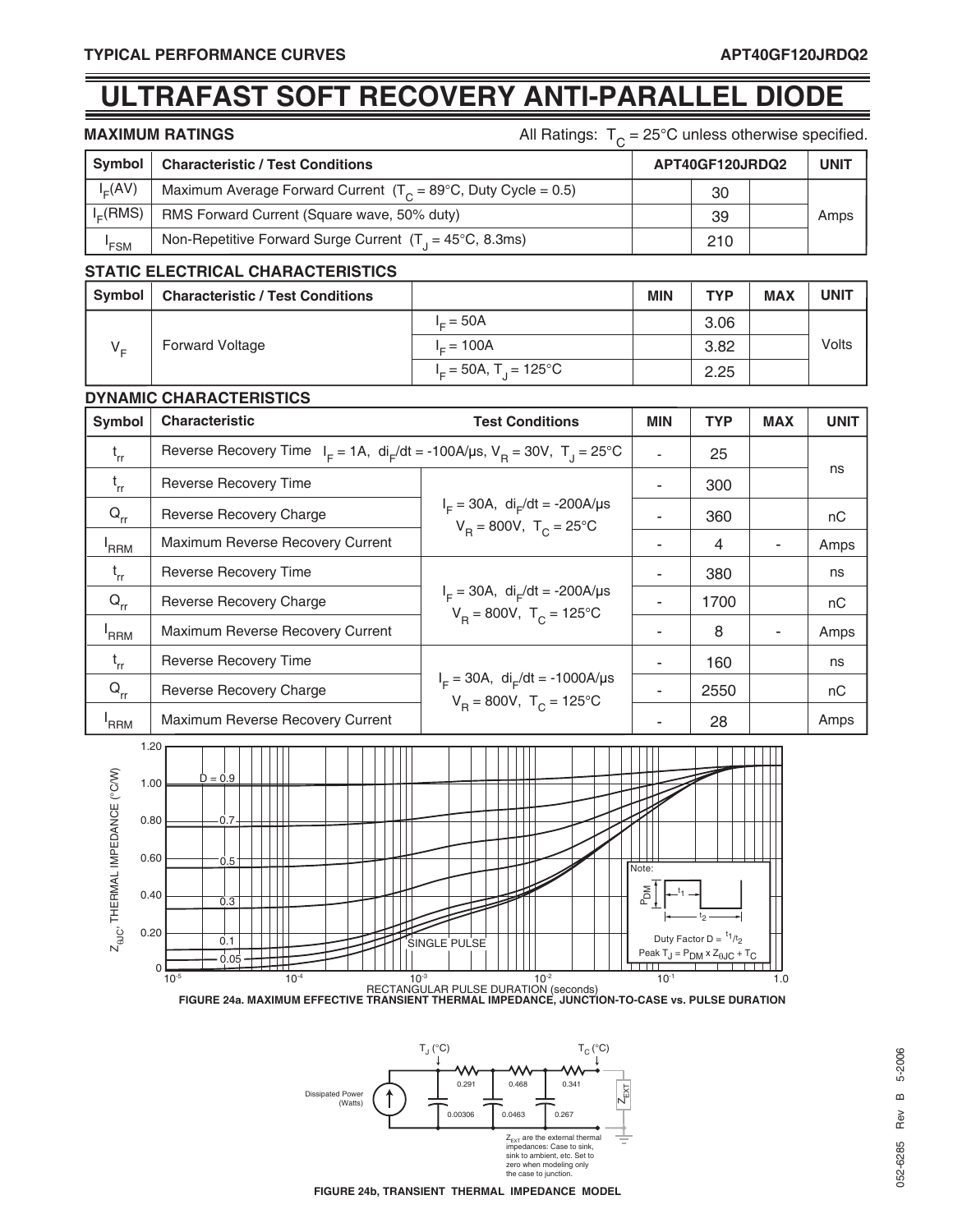



**APT40GF120JRDQ2**